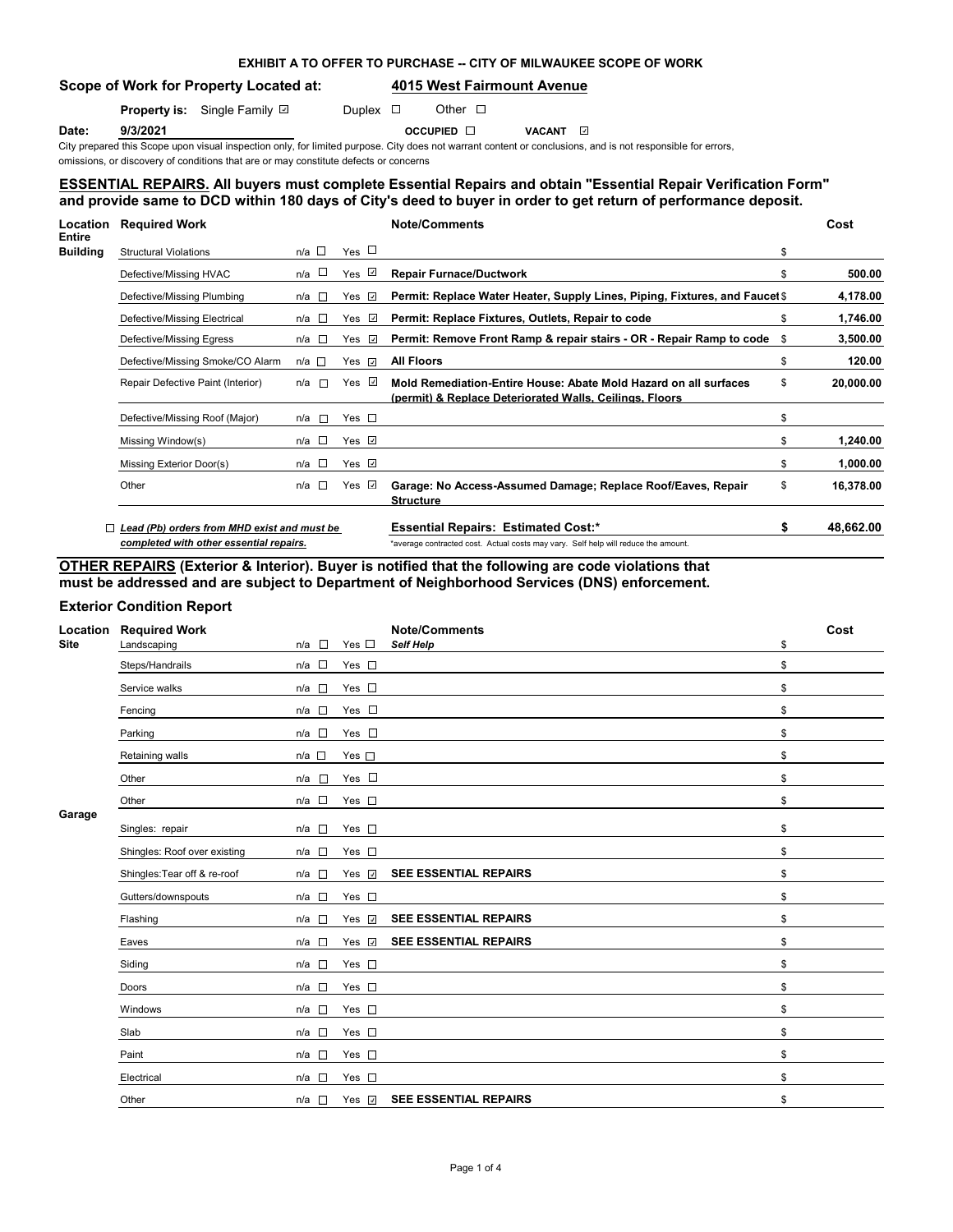## **Porches**

| Porcnes |                              |                                                                        |    |
|---------|------------------------------|------------------------------------------------------------------------|----|
|         | Roof                         | $n/a$ $\square$<br>Yes $\square$                                       | \$ |
|         | Deck-upper                   | Yes $\square$<br>$n/a$ $\square$                                       | \$ |
|         | Deck--lower                  | PERMIT: SEE ESSENTIAL REPAIRS<br>Yes $\overline{V}$<br>$n/a$ $\square$ | \$ |
|         | Steps/handrails              | SEE ESSENTIAL REPAIRS<br>Yes v<br>$n/a$ $\square$                      | \$ |
|         | Ceiling                      | $\Box$<br>Yes $\square$<br>n/a                                         | \$ |
|         | Guardrails                   | Yes $\square$<br>$n/a$ $\Box$                                          | \$ |
|         | Structural                   | Yes $\square$<br>$n/a$ $\square$                                       | \$ |
|         | Paint                        | Yes $\square$<br>n/a □                                                 | \$ |
|         | Other                        | Yes $\square$<br>$n/a$ $\square$                                       | \$ |
| House   | Chimney                      | Yes $\square$<br>$n/a$ $\square$                                       | \$ |
|         | Shingles: repair             | Yes $\square$<br>$n/a$ $\square$                                       | \$ |
|         | Shingles: Roof over existing | Yes $\square$<br>$n/a$ $\square$                                       | \$ |
|         | Shingles: Tear off & re-roof | Yes $\square$<br>$n/a$ $\square$                                       | \$ |
|         | Gutters/downspouts           | Yes $\square$<br>$n/a$ $\square$                                       | \$ |
|         | Flashing                     | Yes $\square$<br>$n/a$ $\square$                                       | \$ |
|         | Eaves                        | Yes $\square$<br>$n/a$ $\square$                                       | \$ |
|         | Siding                       | Yes $\square$<br>$n/a$ $\square$                                       | \$ |
|         | <b>Storm Doors</b>           | Yes $\square$<br>$n/a$ $\square$                                       | \$ |
|         | Prime ("main") Doors         | Yes $\square$<br>$n/a$ $\square$                                       | \$ |
|         | Storm Windows                | Yes $\square$<br>$n/a$ $\square$                                       | \$ |
|         | Prime ("main") Windows       | Yes $\square$<br>$n/a$ $\square$                                       | \$ |
|         | Paint                        | Yes $\square$<br>$n/a$ $\square$                                       | \$ |
|         | Foundation                   | Yes $\square$<br>$n/a$ $\square$                                       | \$ |
|         | Electrical                   | Yes $\square$<br>$n/a$ $\square$                                       | \$ |
|         | Other                        | Yes $\square$<br>$n/a$ $\square$                                       | \$ |
|         | Other                        | Yes $\square$<br>$n/a$ $\square$                                       | \$ |
|         | Other                        | Yes $\square$<br>n/a<br>$\sim$                                         | \$ |
|         | Other                        | $n/a$ $\square$<br>Yes $\square$                                       | \$ |
|         |                              |                                                                        |    |

**Exterior: Estimated Cost:\* \$ 0.00**

\*average contracted cost. Actual costs may vary. Self help will reduce the amount.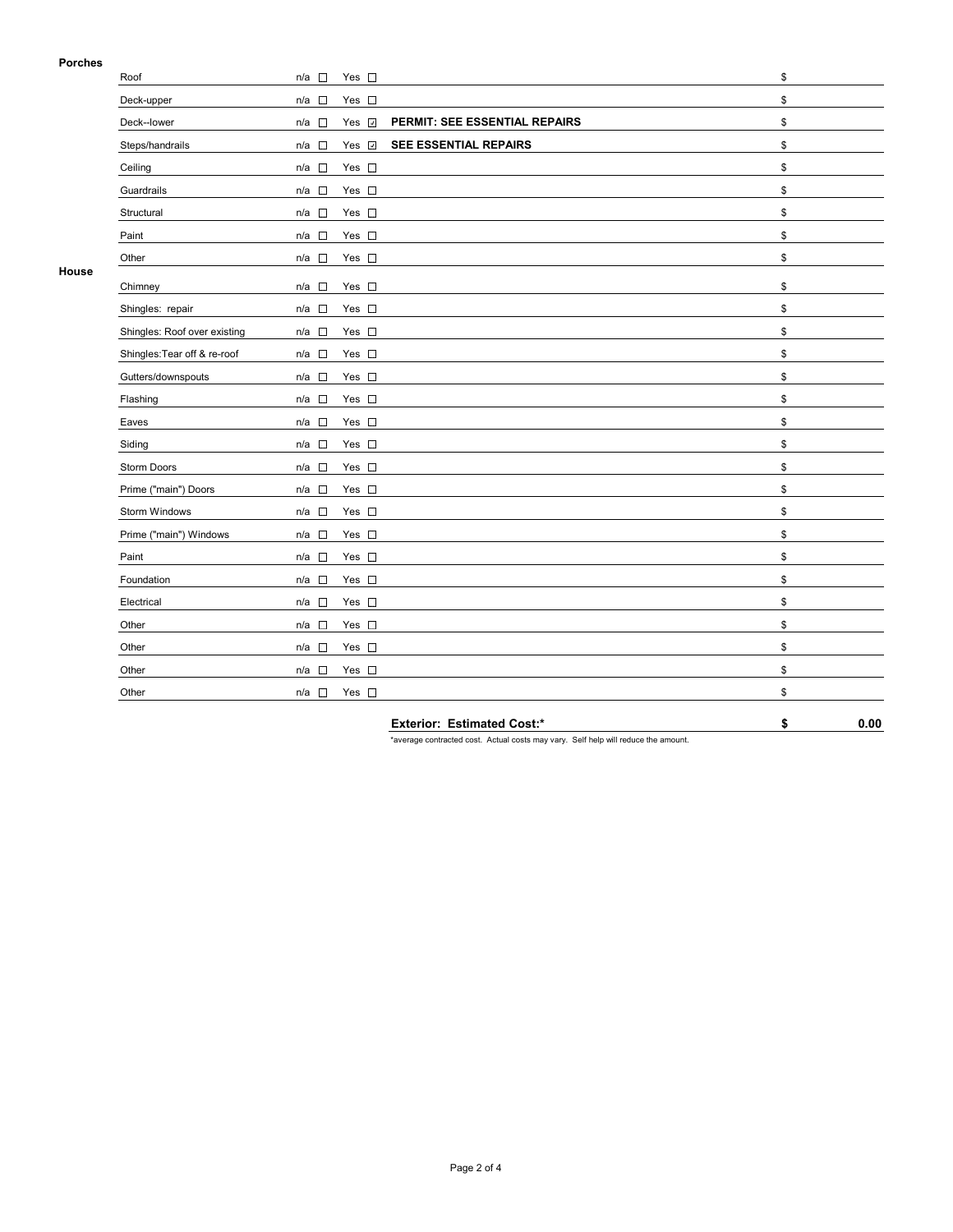# **Interior Condition Report**

| <b>Unit:</b> Entire unit (single family) |
|------------------------------------------|
| Upper unit of duplex                     |

**U**<br>
Unit of duplex D<br>
Unit of duplex D

## **Mechanical Required Work**

| Heating           |                                     |                 |                    |                              |    |
|-------------------|-------------------------------------|-----------------|--------------------|------------------------------|----|
|                   | Repair/replace boiler               | n/a □           | Yes $\square$      |                              | \$ |
|                   | Repair radiation                    | $n/a$ $\square$ | Yes $\square$      |                              | \$ |
|                   | Repair/replace furnace              | n/a □           | Yes $\square$      |                              | \$ |
|                   | Repair ductwork                     | n/a $\square$   | Yes $\square$      |                              | \$ |
|                   | Replace thermostat                  | $n/a$ $\square$ | Yes $\square$      |                              | \$ |
|                   | Repair/replace grilles              | n/a □           | Yes $\square$      |                              | \$ |
|                   | Tune boiler/furn. insp ht exchanger | n/a $\square$   | Yes $\square$      |                              | \$ |
| <b>Electrical</b> | Repair/replace receptacles          | n/a □           | Yes $\overline{v}$ | <b>SEE ESSENTIAL REPAIRS</b> | \$ |
|                   | Repair/replace switches             | $n/a$ $\square$ | Yes $\sqrt{2}$     | <b>SEE ESSENTIAL REPAIRS</b> | \$ |
|                   | Repair/replace fixtures             | $n/a$ $\square$ | Yes V              | <b>SEE ESSENTIAL REPAIRS</b> | \$ |
|                   | Install outlets and circuits        | n/a □           | Yes $\square$      |                              | \$ |
|                   | Install outlets and circuits        | $n/a$ $\square$ | Yes $\square$      |                              | \$ |
|                   | Install outlets and circuits        | $n/a$ $\square$ | Yes $\square$      |                              | \$ |
|                   | Install outlets and circuits        | n/a $\square$   | Yes $\square$      |                              | \$ |
|                   | Upgrade service                     | $n/a$ $\square$ | Yes $\square$      |                              | \$ |
|                   | Other                               | $n/a$ $\square$ | Yes $\square$      |                              | \$ |
|                   | Other                               | $n/a$ $\square$ | Yes $\square$      |                              | \$ |
| Plumbing          | Repair/replace kitchen sink         | $n/a$ $\square$ | Yes $\square$      |                              | \$ |
|                   | Repair/replace kitchen sink faucet  | n/a □           | Yes <b>v</b>       | SEE ESSENTIAL REPAIRS        | \$ |
|                   | Repair/replace tub                  | $n/a$ $\square$ | Yes $\square$      |                              | \$ |
|                   | Repair/replace tub faucet           | $n/a$ $\square$ | Yes $\square$      |                              | \$ |
|                   | Repair/replace toilet               | n/a □           | Yes $\square$      |                              | \$ |
|                   | Repair/replace lavatory             | $n/a$ $\square$ | Yes $\square$      |                              | \$ |
|                   | Repair/replace lavatory faucet      | n/a $\square$   | Yes <b>⊽</b>       | <b>SEE ESSENTIAL REPAIRS</b> | \$ |
|                   | Repair/replace wash tub             | n/a $\square$   | Yes $\square$      |                              | \$ |
|                   | Repair/replace wash tub faucet      | n/a □           | Yes $\square$      |                              | \$ |
|                   | Unclog piping:                      | $n/a$ $\square$ | Yes $\square$      |                              | \$ |
|                   | Repair drain/waste/vent piping      | n/a $\square$   | Yes $\square$      |                              | \$ |
|                   | Repair water piping                 | $n/a$ $\square$ | Yes $\sqrt{2}$     | <b>SEE ESSENTIAL REPAIRS</b> | \$ |
|                   | Repair/replace water heater         | $n/a$ $\square$ | Yes <b>⊽</b>       | <b>SEE ESSENTIAL REPAIRS</b> | \$ |
|                   | Other                               | $n/a$ $\square$ | Yes $\square$      |                              | \$ |
|                   | Other                               | $n/a$ $\square$ | Yes $\square$      |                              | \$ |
|                   |                                     |                 |                    |                              |    |